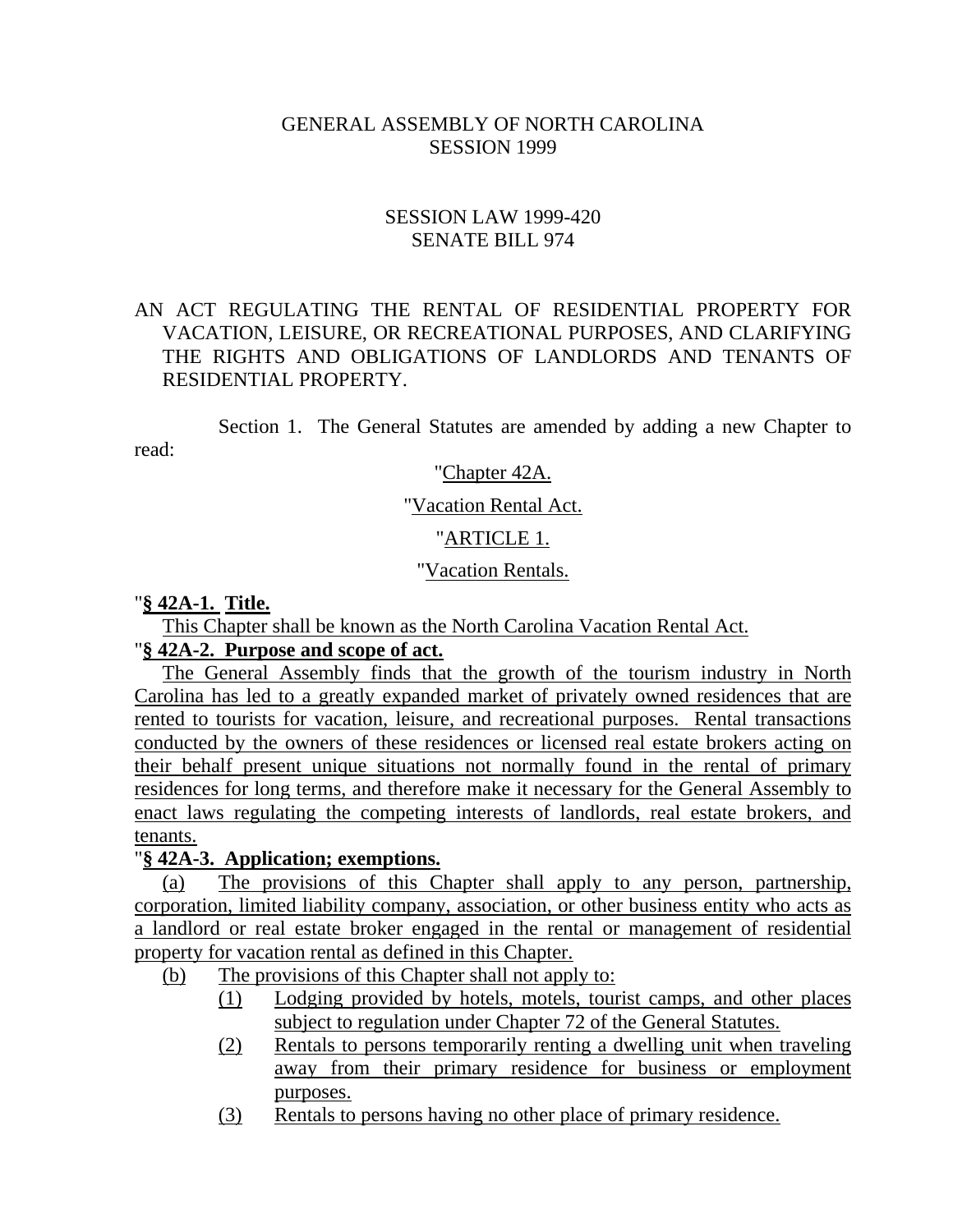## (4) Rentals for which no more than nominal consideration is given.

# "**§ 42A-4. Definitions.**

The following definitions apply in this Chapter:

- (1) Real estate broker. A real estate broker as defined in G.S. 93A-2(a).
- (2) Residential property. An apartment, condominium, single-family home, townhouse, cottage, or other property that is devoted to residential use or occupancy by one or more persons for a definite or indefinite period.
- (3) Vacation rental. The rental of residential property for vacation, leisure, or recreation purposes for fewer than 90 days by a person who has a place of permanent residence to which he or she intends to return.
- (4) Vacation rental agreement. A written agreement between a landlord or his or her real estate broker and a tenant in which the tenant agrees to rent residential property belonging to the landlord for a vacation rental.

# "ARTICLE 2.

## "Vacation Rental Agreements.

## "**§ 42A-10. Written agreement required.**

(a) A landlord or real estate broker and tenant shall execute a vacation rental agreement for all vacation rentals subject to the provisions of this Chapter. No vacation rental agreement shall be valid and enforceable unless the tenant has accepted the agreement as evidenced by one of the following:

- (1) The tenant's signature on the agreement.
- (2) The tenant's payment of any monies to the landlord or real estate broker after the tenant's receipt of the agreement.
- (3) The tenant's taking possession of the property after the tenant's receipt of the agreement.

(b) Any real estate broker who executes a vacation rental agreement that does not conform to the provisions of this Chapter or fails to execute a vacation rental agreement shall be guilty of an unfair trade practice in violation of G.S. 75-1.1, and shall be prohibited from commencing an expedited eviction proceeding as provided in Article 4 of this Chapter.

## "**§ 42A-11. Vacation rental agreements.**

(a) A vacation rental agreement executed under this Chapter shall contain the following notice on its face which shall be set forth in a clear and conspicuous manner that distinguishes it from other provisions of the agreement: 'THIS IS A VACATION RENTAL AGREEMENT UNDER THE NORTH CAROLINA VACATION RENTAL ACT. THE RIGHTS AND OBLIGATIONS OF THE PARTIES TO THIS AGREEMENT ARE DEFINED BY LAW AND INCLUDE UNIQUE PROVISIONS PERMITTING THE DISBURSEMENT OF RENT PRIOR TO TENANCY AND EXPEDITED EVICTION OF TENANTS. YOUR SIGNATURE ON THIS AGREEMENT, OR PAYMENT OF MONEY OR TAKING POSSESSION OF THE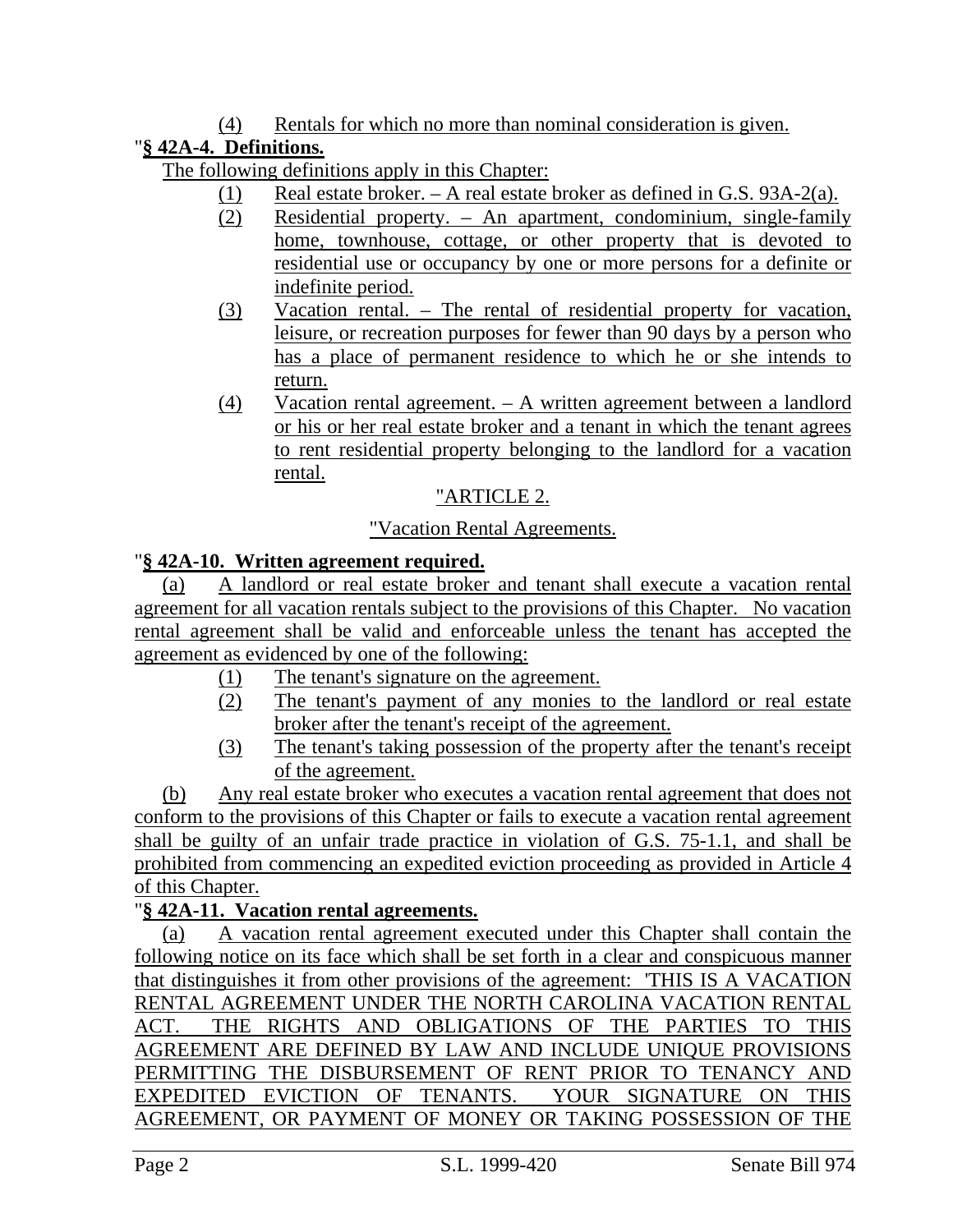## PROPERTY AFTER RECEIPT OF THE AGREEMENT, IS EVIDENCE OF YOUR ACCEPTANCE OF THE AGREEMENT AND YOUR INTENT TO USE THIS PROPERTY FOR A VACATION RENTAL.'

(b) The vacation rental agreement shall contain provisions separate from the requirements of subsection (a) of this section which shall describe the following as permitted or required by this Chapter:

- (1) The manner in which funds shall be received, deposited, and disbursed in advance of the tenant's occupancy of the property.
- (2) Any processing fees permitted under G.S. 42A-17(c).
- (3) The rights and obligations of the landlord and tenant under G.S. 42A- $17(b)$ .
- (4) The applicability of expedited eviction procedures.
- (5) The rights and obligations of the landlord or real estate broker and the tenant upon the transfer of the property.
- (6) The rights and obligations of the landlord or real estate broker and the tenant under G.S. 42A-36.
- (7) Any other obligations of the landlord and tenant. "ARTICLE 3.

# "Handling and Accounting of Funds.

### "**§ 42A-15. Trust account uses.**

A landlord or real estate broker may require a tenant to pay all or part of any required rent, security deposit, or other fees permitted by law in advance of the commencement of a tenancy under this Chapter if these payments are expressly authorized in the vacation rental agreement. If the tenant is required to make any advance payments, other than a security deposit, whether the payment is denominated as rent or otherwise, the landlord or real estate broker shall deposit these payments in a trust account in an insured bank or savings and loan association in North Carolina no later than three banking days after the receipt of the these payments. These payments deposited in a trust account shall not earn interest unless the landlord and tenant agree in the vacation rental agreement that the payments may be deposited in an interest-bearing account. The landlord and tenant shall also provide in the agreement to whom the accrued interest shall be disbursed.

#### "**§ 42A-16. Advance payments uses.**

(a) A landlord or real estate broker shall not disburse prior to the occupancy of the property by the tenant an amount greater than fifty percent (50%) of the total rent except as permitted pursuant to this subsection. A landlord or real estate broker may disburse prior to the occupancy of the property by the tenant any fees owed to third parties to pay for goods, services, or benefits procured by the landlord or real estate broker for the benefit of the tenant, including administrative fees permitted by G.S. 42A-17(c), if the disbursement is expressly authorized in the vacation rental agreement. The funds remaining after any disbursement permitted under this subsection shall remain in the trust account and may not be disbursed until the occurrence of one of the following: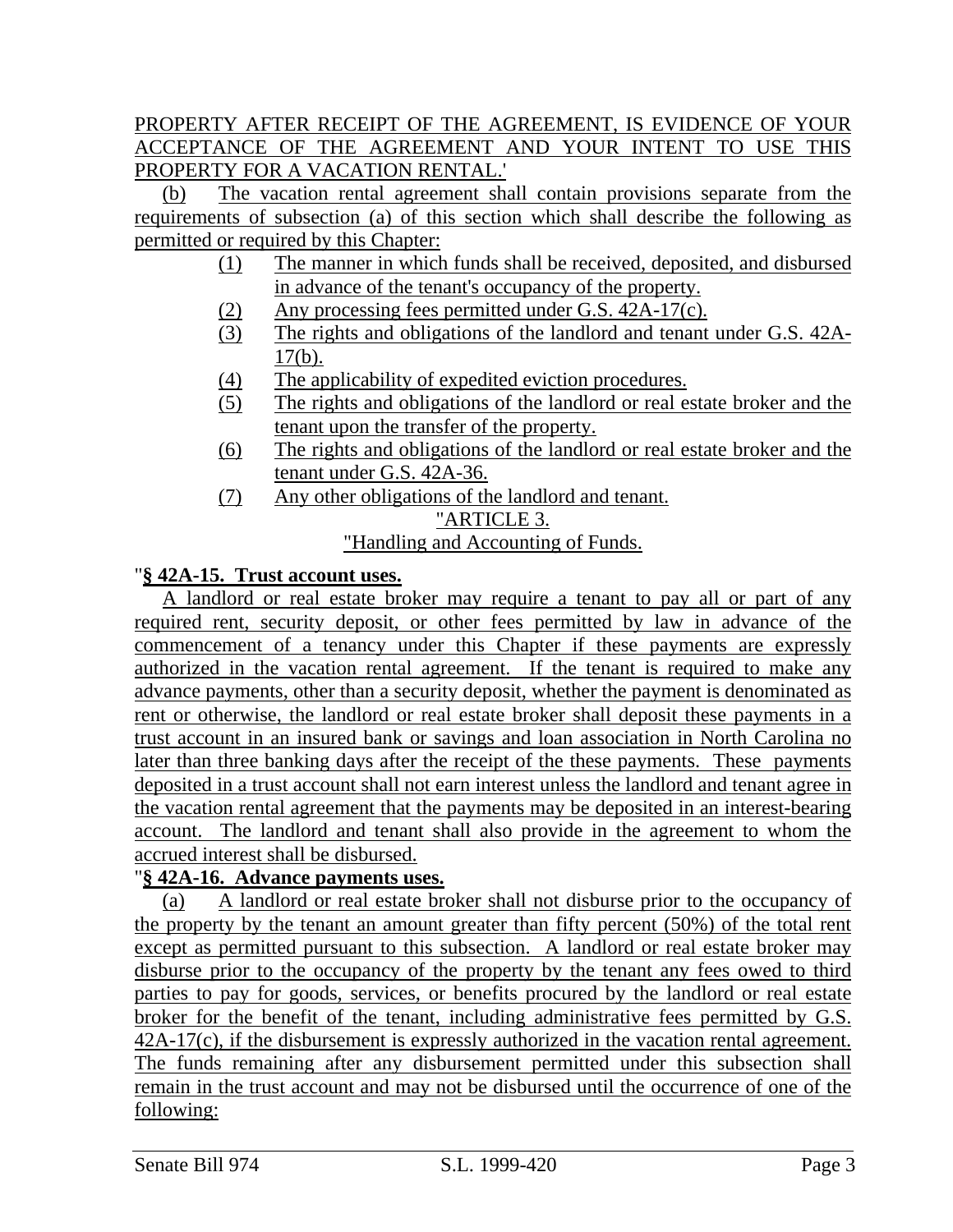- (1) The commencement of the tenancy, at which time the remaining funds may be disbursed in accordance with the terms of the agreement.
- (2) The tenant commits a material breach, at which time the landlord may retain an amount sufficient to defray the actual damages suffered by the landlord as a result of the breach.
- (3) The landlord or real estate broker refunds the money to the tenant.
- (4) The funds in the trust account are transferred in accordance with G.S. 42A-19(b) upon the termination of the landlord's interest in the property.

(b) Funds collected for sales or occupancy taxes and tenant security deposits shall not be disbursed from the trust account prior to termination of the tenancy or material breach of the agreement by the tenant, except as a refund to the tenant.

(c) The tenant's execution of a vacation rental agreement in which he or she agrees to the advance disbursement of payments shall not constitute a waiver or loss of any of the tenant's rights to reimbursement of such payments if the tenant is lawfully entitled to reimbursement.

## "**§ 42A-17. Accounting; reimbursement.**

(a) A vacation rental agreement shall identify the name and address of the bank or savings and loan association in which the tenant's security deposit and other advance payments are held in a trust account, and the landlord and real estate broker shall provide the tenant with an accounting of such deposit and payments if the tenant makes a reasonable request for an accounting prior to the tenant's occupancy of the property.

(b) Except as otherwise provided in this subsection, if, at the time the tenant is to begin occupancy of the property, the landlord or real estate broker cannot provide the property in a fit and habitable condition or substitute a reasonably comparable property in such condition, the landlord and real estate broker shall refund to the tenant all payments made by the tenant.

(c) A vacation rental agreement may include administrative fees, the amounts of which shall be provided in the agreement, reasonably calculated to cover the costs of processing the tenant's reservation, transfer, or cancellation of a vacation rental.

## "**§ 42A-18. Applicability of the Residential Tenant Security Deposit Act.**

(a) Except as may otherwise be provided in this Chapter, all funds collected from a tenant and not identified in the vacation rental agreement as occupancy or sales taxes, fees, or rent payments shall be considered a tenant security deposit and shall be subject to the provisions of the Residential Tenant Security Deposit Act, as codified in Article 6 of Chapter 42 of the General Statutes. Funds collected as a tenant security deposit in connection with a vacation rental shall be deposited into a trust account as required by G.S. 42-50. The landlord or real estate broker shall not have the option of obtaining a bond in lieu of maintaining security deposit funds in a trust account. In addition to the permitted uses of tenant security deposit monies as provided in G.S. 42-51, a landlord or real estate broker may, after the termination of a tenancy under this Chapter, deduct from any tenant security deposit the amount of any long distance or per call telephone charges and cable television charges that are the obligation of the tenant under the vacation rental agreement and are left unpaid by the tenant at the conclusion of the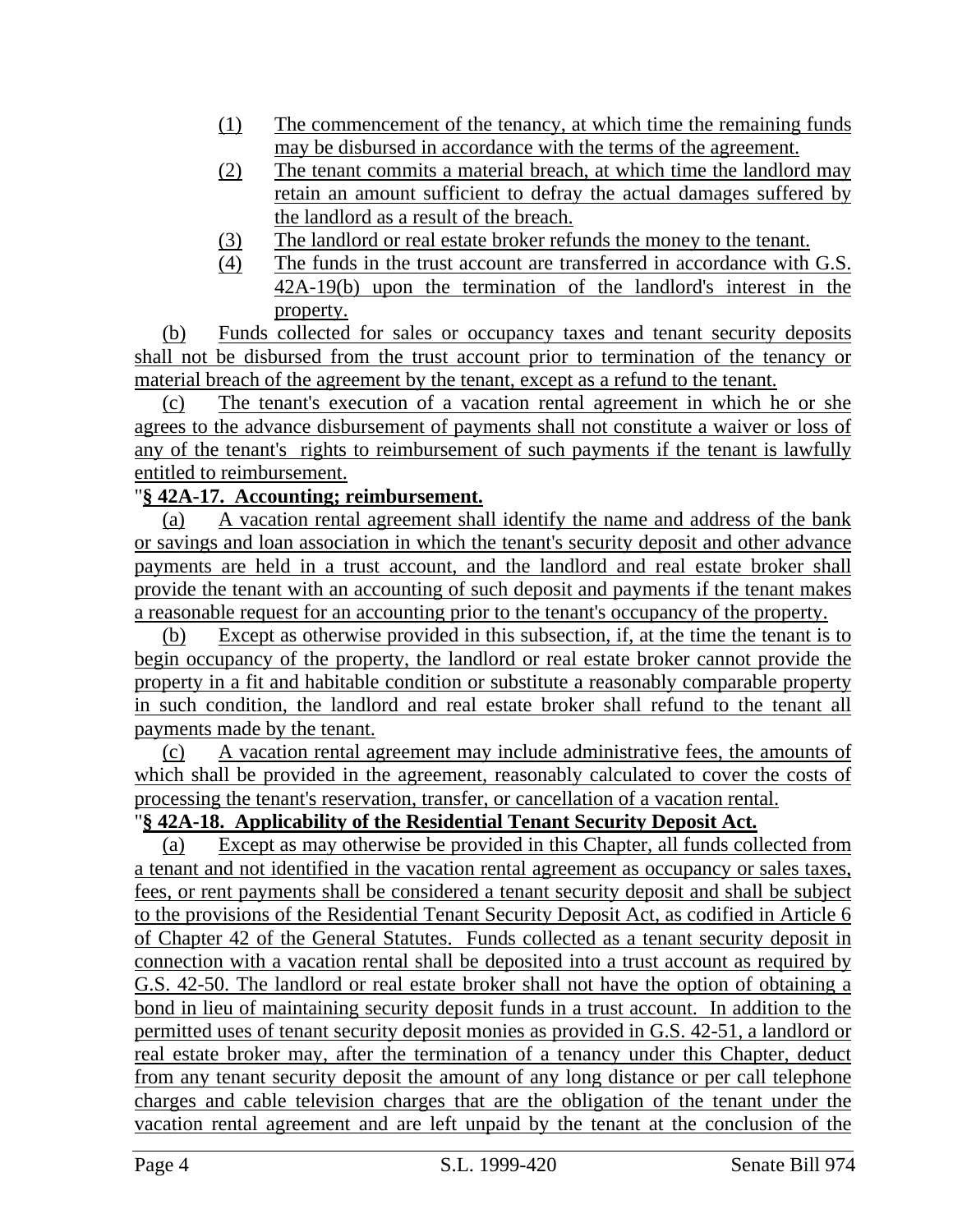tenancy. The landlord or real estate broker shall apply, account for, or refund tenant security deposit monies as provided in G.S. 42-51 within 45 days following the conclusion of the tenancy.

(b) A vacation rental agreement shall not contain language compelling or permitting the automatic forfeiture of all or part of a tenant security deposit in case of breach of contract by the tenant, and no such forfeiture shall be allowed. The vacation rental agreement shall provide that a tenant security deposit may be applied to actual damages caused by the tenant as permitted under Article 6 of Chapter 42 of the General Statutes.

## "**§ 42A-19. Transfer of property subject to a vacation rental agreement.**

(a) The grantee of residential property voluntarily transferred by a landlord who has entered into a vacation rental agreement for the use of the property shall take his or her title subject to the vacation rental agreement if the vacation rental is to end not later than 180 days after the grantee's interest in the property is recorded in the office of the register of deeds. If the vacation rental is to end more than 180 days after the recording of the grantee's interest, the tenant shall have no right to enforce the terms of the agreement unless the grantee has agreed in writing to honor such terms, but the tenant shall be entitled to a refund of any payments made by him or her. Prior to entering into any contract of sale, the landlord shall disclose to the grantee the time periods that the property is subject to a vacation rental agreement. Not later than 10 days after entering into the contract of sale the landlord shall disclose to the grantee each tenant's name and address and shall provide the grantee with a copy of each vacation rental agreement. Not later than 10 days after transfer of the property, the grantee or the grantee's agent shall:

- (1) Notify each tenant in writing of the property transfer, the grantee's name and address, and the date the grantee's interest was recorded.
- (2) Advise each tenant whether he or she has the right to occupy the property subject to the terms of the vacation rental agreement and the provisions of this section.
- (3) Advise each tenant of whether he or she has the right to receive a refund of any payments made by him or her.

(b) Except as otherwise provided in this subsection, upon termination of the landlord's interest in the residential property subject to a vacation rental agreement, whether by sale, assignment, death, appointment of receiver or otherwise, the landlord or the landlord's agent, or the real estate broker, shall, within 30 days, transfer all advance rent paid by the tenant, and the portion of any fees remaining after any lawful deductions made under G.S. 42A-16, to the landlord's successor in interest and thereafter notify the tenant by mail of such transfer and of the transferee's name and address. For vacation rentals that end more than 180 days after the recording of the interest of the landlord's successor in interest, unless the landlord's successor in interest has agreed in writing to honor the vacation rental agreement, the landlord or the landlord's agent, or the real estate broker, shall, within 30 days, transfer all advance rent paid by the tenant, and the portion of any fees remaining after any lawful deductions made under G.S. 42A-16, to the tenant. Compliance with this subsection shall relieve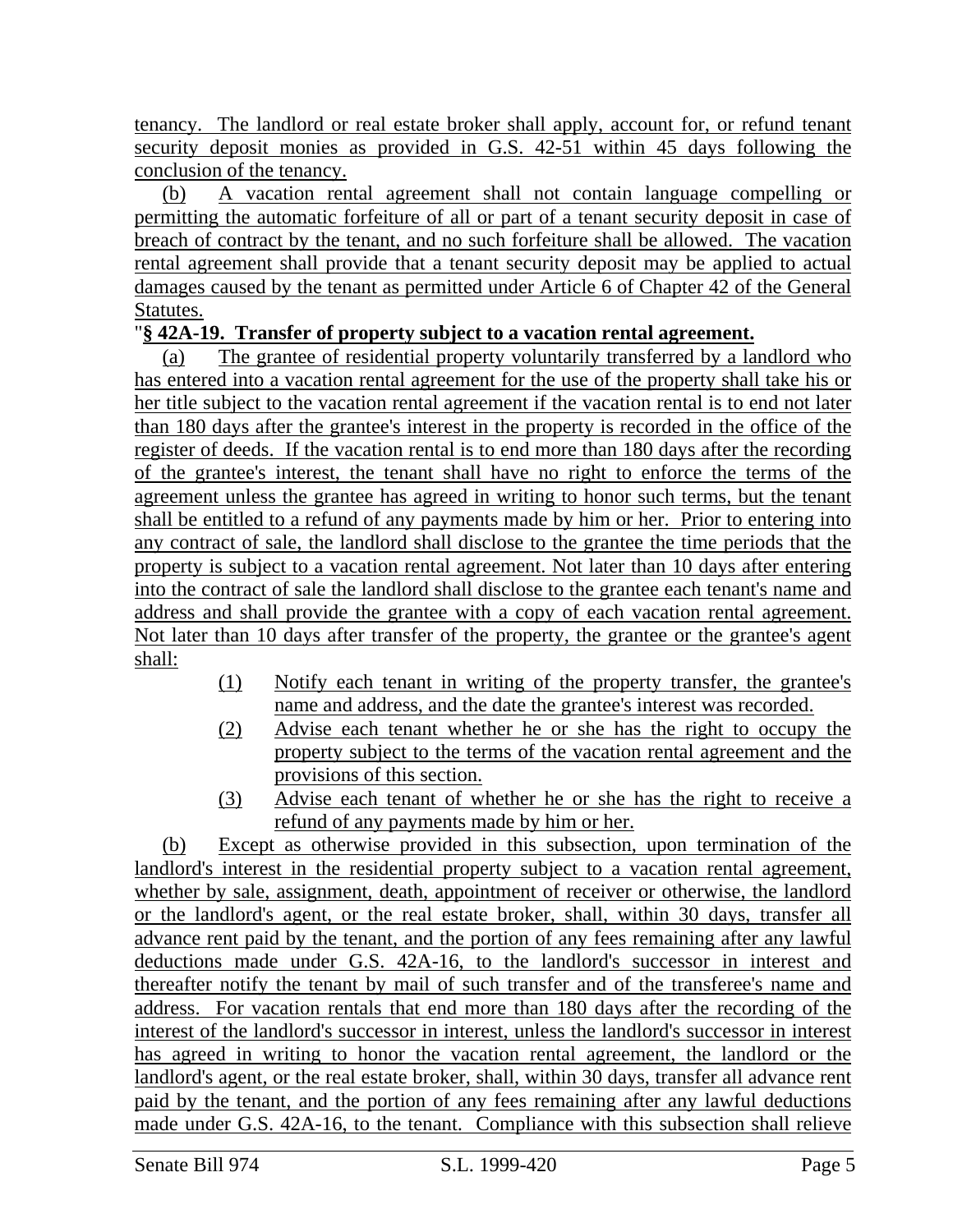the landlord or real estate broker of further liability with respect to any payment of rent or fees. Funds held as a security deposit shall be disbursed in accordance with G.S. 42A-18.

(c) If, prior to the tenant's occupancy of the property, the landlord's interest in the property is involuntarily transferred to another, the landlord shall refund to the tenant within 60 days after the transfer any payments made by the tenant.

(d) The failure of a landlord to comply with the provisions of this section shall constitute an unfair trade practice in violation of G.S. 75-1.1. A landlord who complies with the requirements of this section shall have no further obligations to the tenant.

## "ARTICLE 4.

"Expedited Eviction Proceedings.

## "**§ 42A-23. Grounds for eviction.**

(a) Any tenant who leases residential property subject to a vacation rental agreement under this Chapter for 30 days or less may be evicted and removed from the property in an expedited eviction proceeding brought by the landlord, or real estate broker as agent for the landlord, as provided in this Article if the tenant does one of the following:

- (1) Holds over possession after his or her tenancy has expired.
- (2) Has committed a material breach of the terms of the vacation rental agreement that, according to the terms of the agreement, results in the termination of his or her tenancy.
- (3) Fails to pay rent as required by the agreement.
- (4) Has obtained possession of the property by fraud or misrepresentation.

(b) Only the right to possession shall be relevant in an expedited eviction proceeding. All other issues related to the rental of the residential property shall be presented in a separate civil action.

## "**§ 42A-24. Expedited eviction.**

(a) Before commencing an expedited eviction proceeding, the landlord or real estate broker shall give the tenant at least four hours' notice, either orally or in writing, to quit the premises. If reasonable efforts to personally give oral or written notice have failed, written notice may be given by posting the notice on the front door of the property.

(b) An expedited eviction proceeding shall commence with the filing of a complaint and issuance of summons in the county where the property is located. If the office of the clerk of superior court is closed, the complaint shall be filed with, and the summons issued by, a magistrate. The service of the summons and complaint for expedited eviction shall be made by a sworn law enforcement officer on the tenant personally or by posting a copy of the summons and complaint on the front door of the property. The officer, upon service, shall promptly file a return therefor. A hearing on the expedited eviction shall be held before a magistrate in the county where the property is located not sooner than 12 hours after service upon the tenant and no later than 48 hours after such service. To the extent that the provisions of this Article are in conflict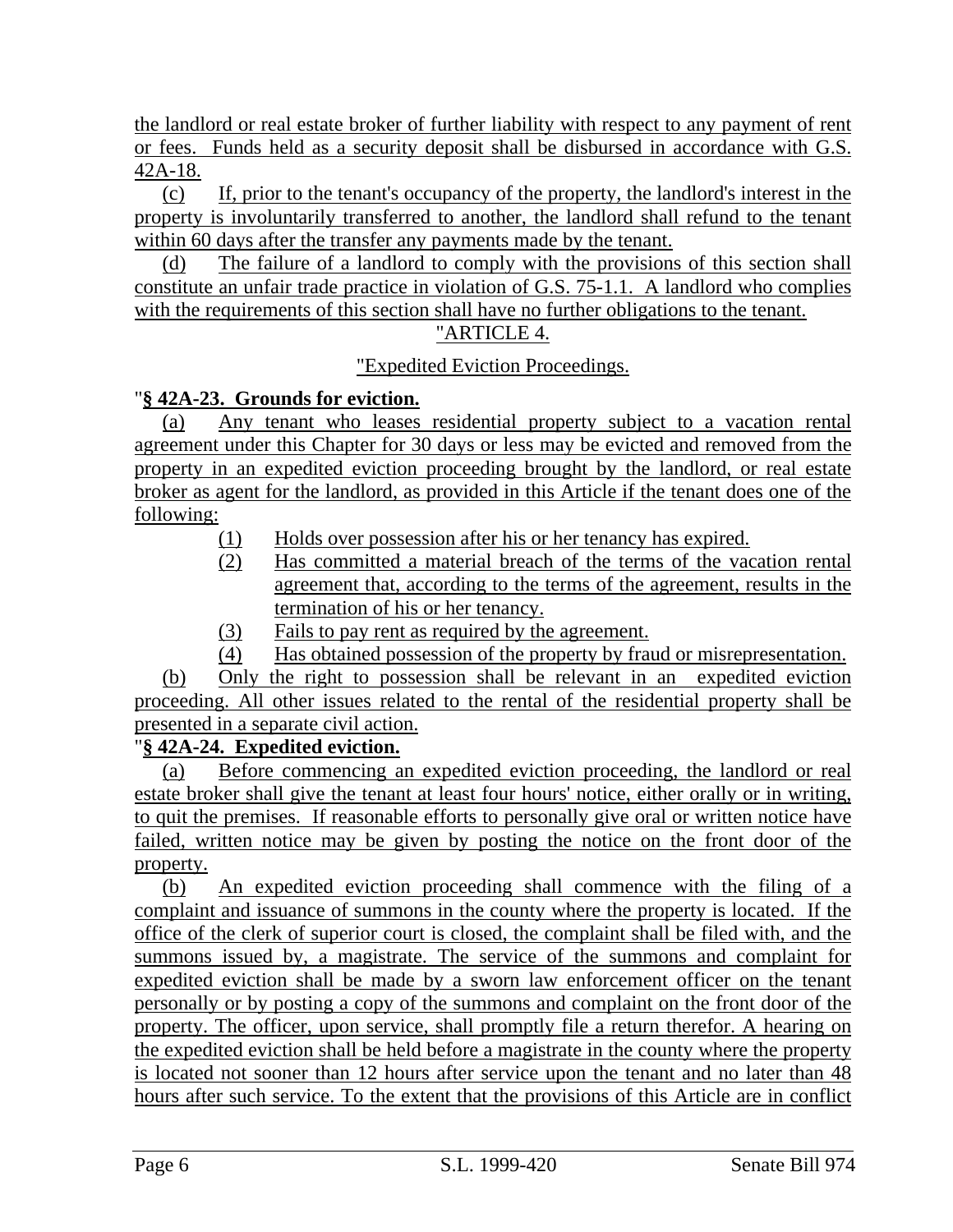with the Rules of Civil Procedure, Chapter 1A of the General Statutes, with respect to the commencement of an action or service of process, this Article controls.

(c) The complaint for expedited eviction shall allege and the landlord or real estate broker shall prove the following at the hearing:

- (1) The vacation rental is for a term of 30 days or less.
- (2) The tenant entered into and accepted a vacation rental agreement that conforms to the provisions of this Chapter.
- (3) The tenant committed one or more of the acts listed in G.S. 42A-23(a) as grounds for eviction.
- (4) The landlord or real estate broker has given notice to the tenant to vacate as a result of the breach as provided in subsection (a) of this section.

The rules of evidence shall not apply in an expedited eviction proceeding, and the court shall allow any reasonably reliable and material statements, documents, or other exhibits to be admitted as evidence. The provisions of G.S. 7A-218, 7A-219, and 7A-220, except any provisions regarding amount in controversy, shall apply to an expedited eviction proceeding held before the magistrate. These provisions shall not be construed to broaden the scope of an expedited eviction proceeding to issues other than the right to possession.

(d) If the court finds for the landlord or real estate broker, the court shall immediately enter a written order granting the landlord or real estate broker possession and stating the time when the tenant shall vacate the property. In no case shall this time be less than 2 hours or more than 8 hours after service of the order on the tenant. The court's order shall be served on the tenant at the hearing. If the tenant does not appear at the hearing or leaves before the order is served, the order shall be served by delivering the order to the tenant or by posting the order on the front door of the property by any sworn law enforcement officer. The officer, upon service, shall file a return therefor.

If the court finds for the landlord or real estate broker, the court shall determine the amount of the appeal bond that the tenant shall be required to post should the tenant seek to appeal the court order. The amount of the bond shall be an estimate of the rent that will become due while the tenant is prosecuting the appeal and reasonable damages that the landlord may suffer, including damage to property and damages arising from the inability of the landlord or real estate broker to honor other vacation rental agreements due to the tenant's possession of the property.

#### "**§ 42A-25. Appeal.**

A tenant or landlord may appeal a court order issued pursuant to G.S. 42A-24(d) to district court for a trial de novo. A tenant may petition the district court to stay the eviction order and shall post a cash or secured bond with the court in the amount determined by the court pursuant to G.S. 42A-24(d).

#### "**§ 42A-26. Violation of court order.**

If a tenant fails to remove personal property from a residential property subject to a vacation rental after the court has entered an order of eviction, the landlord or real estate broker shall have the same rights as provided in G.S. 42-36.2(b) as if the sheriff had not removed the tenant's property. The failure of a tenant or the guest of a tenant to vacate a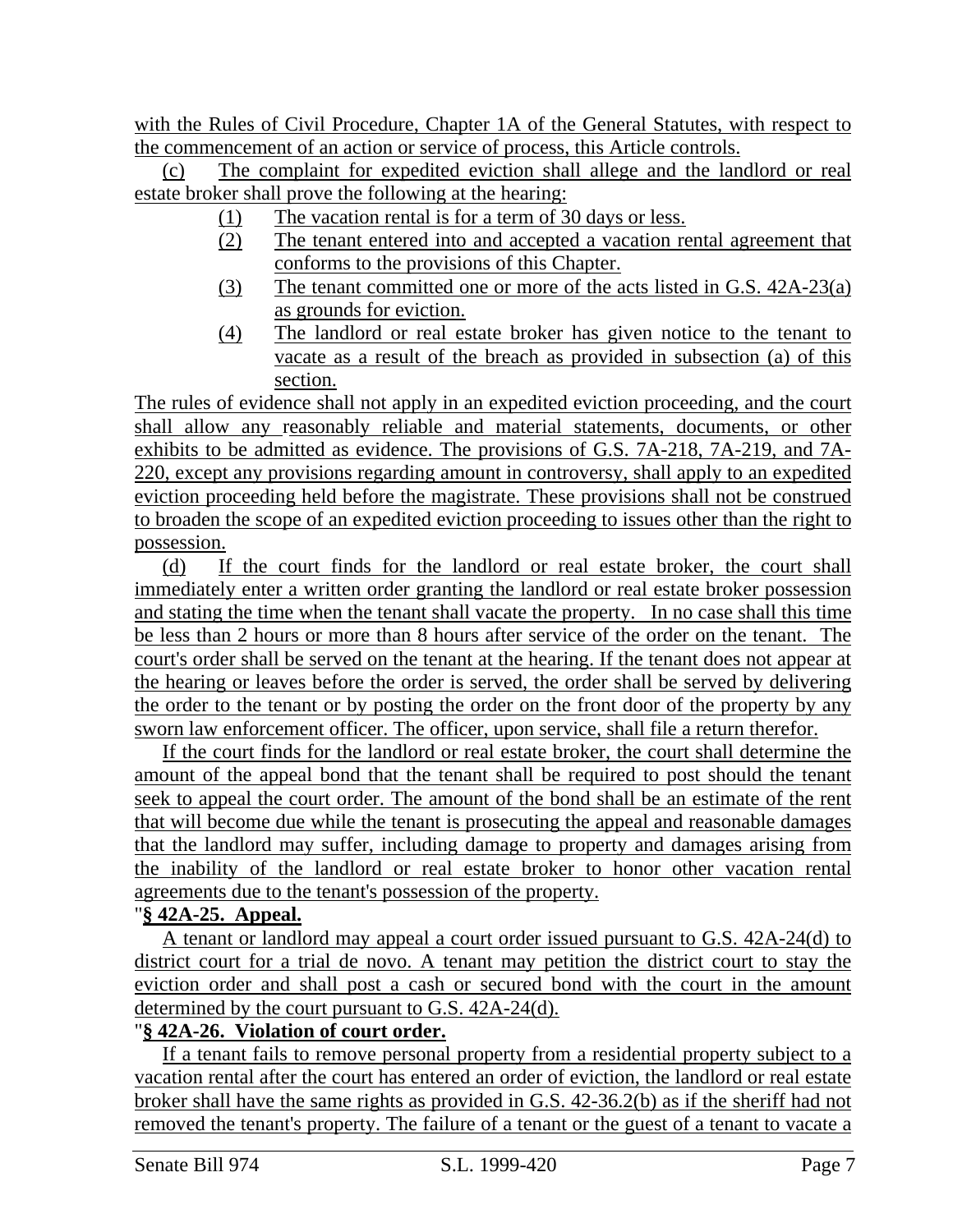residential property in accordance with a court order issued pursuant to G.S. 42A-24(d) shall constitute a criminal trespass under G.S. 14-159.13.

## "**§ 42A-27. Penalties for abuse.**

A landlord or real estate broker shall undertake to evict a tenant pursuant to an expedited eviction proceeding only when he or she has a good faith belief that grounds for eviction exists under the provisions of this Chapter. Otherwise, the landlord or real estate broker shall be guilty of an unfair trade practice under G.S. 75-1.1 and a Class 1 misdemeanor.

# "ARTICLE 5.

## "Landlord and Tenant Duties.

## "**§ 42A-31. Landlord to provide fit premises.**

A landlord of a residential property used for a vacation rental shall:

- (1) Comply with all current applicable building and housing codes.
- (2) Make all repairs and do whatever is reasonably necessary to put and keep the property in a fit and habitable condition.
- (3) Keep all common areas of the property in safe condition.
- (4) Maintain in good and safe working order and reasonably and promptly repair all electrical, plumbing, sanitary, heating, ventilating, and other facilities and major appliances supplied by him or her upon written notification from the tenant that repairs are needed.
- (5) Provide operable smoke detectors. The landlord shall replace or repair the smoke detectors if the landlord is notified by the tenant in writing that replacement or repair is needed. The landlord shall annually place new batteries in a battery-operated smoke detector, and the tenant shall replace the batteries as needed during the tenancy. Failure of the tenant to replace the batteries as needed shall not be considered negligence on the part of the tenant or landlord.

These duties shall not be waived; however, the landlord and tenant may make additional covenants not inconsistent herewith in the vacation rental agreement.

# "**§ 42A-32. Tenant to maintain dwelling unit.**

The tenant of a residential property used for a vacation rental shall:

- (1) Keep that part of the property which he or she occupies and uses as clean and safe as the conditions of the property permit and cause no unsafe or unsanitary conditions in the common areas and remainder of the property that he or she uses.
- (2) Dispose of all ashes, rubbish, garbage, and other waste in a clean and safe manner.
- (3) Keep all plumbing fixtures in the property or used by the tenant as clean as their condition permits.
- (4) Not deliberately or negligently destroy, deface, damage, or remove any part of the property or render inoperable the smoke detector provided by the landlord or knowingly permit any person to do so.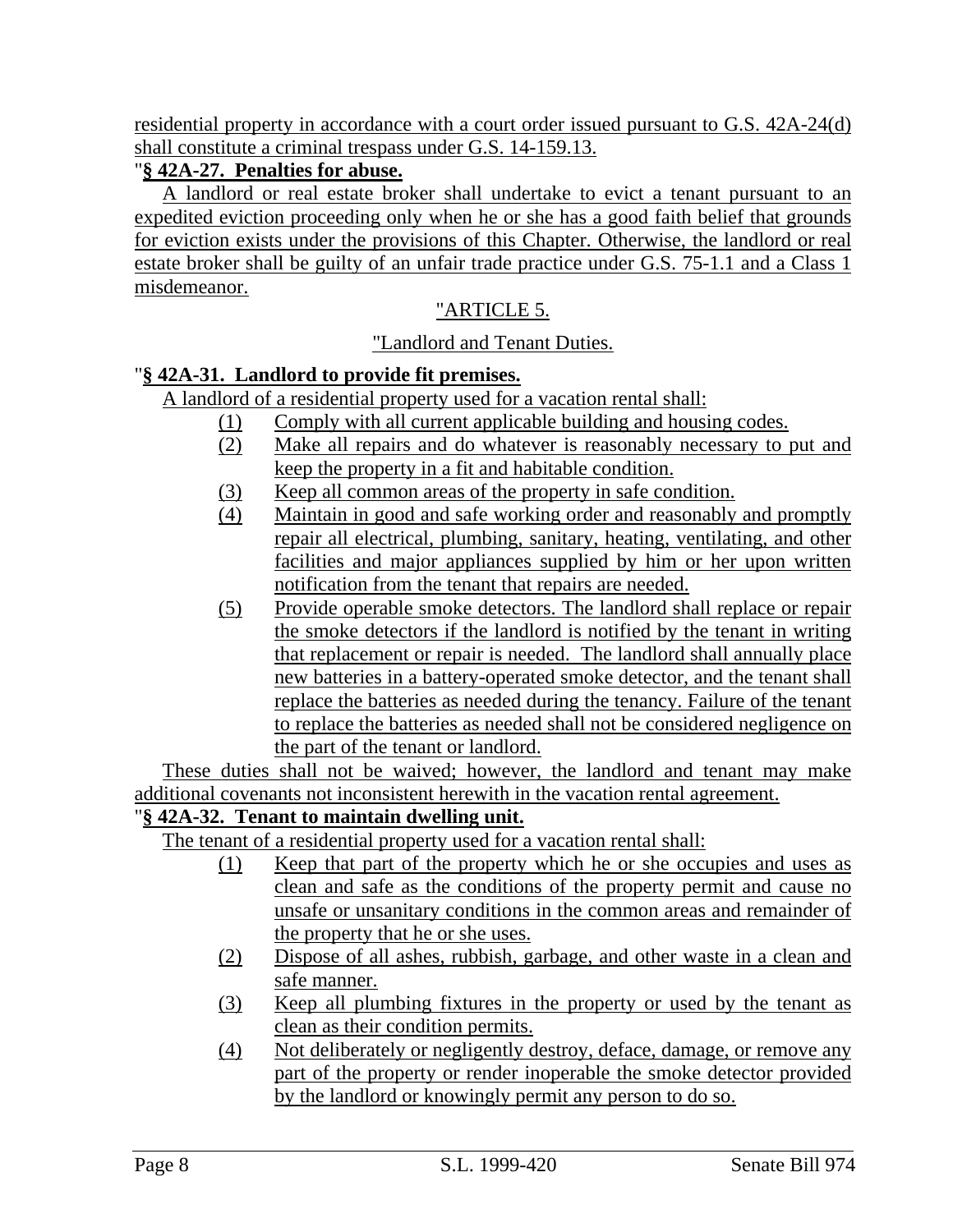- (5) Comply with all obligations imposed upon the tenant by current applicable building and housing codes.
- (6) Be responsible for all damage, defacement, or removal of any property inside the property that is in his or her exclusive control unless the damage, defacement, or removal was due to ordinary wear and tear, acts of the landlord or his or her agent, defective products supplied or repairs authorized by the landlord, acts of third parties not invitees of the tenant, or natural forces.
- (7) Notify the landlord of the need for replacement of or repairs to a smoke detector. The landlord shall annually place new batteries in a battery-operated smoke detector, and the tenant shall replace the batteries as needed during the tenancy. Failure of the tenant to replace the batteries as needed shall not be considered negligence on the part of the tenant or the landlord.

These duties shall not be waived; however, the landlord and tenant may make additional covenants not inconsistent herewith in the vacation rental agreement.

## "ARTICLE 6.

#### "General Provisions.

#### "**§ 42A-36. Mandatory evacuations.**

If State or local authorities, acting pursuant to Article 36A of Chapter 14 or Article 1 of Chapter 166A of the General Statutes, order a mandatory evacuation of an area that includes the residential property subject to a vacation rental, the tenant in possession of the property shall comply with the evacuation order. Upon compliance, the tenant shall be entitled to a refund from the landlord of the prorated rent for each night that the tenant is unable to occupy the property because of the mandatory evacuation order. The tenant shall not be entitled to a refund if: (i) prior to the tenant taking possession of the property, the tenant refused insurance offered by the landlord or real estate broker that would have compensated him or her for losses or damages resulting from loss of use of the property due to a mandatory evacuation order; or (ii) the tenant purchased insurance offered by the landlord or real estate broker. The insurance offered shall be provided by an insurance company duly authorized by the North Carolina Department of Insurance, and the cost of the insurance shall not exceed eight percent (8%) of the total rent charged for the vacation rental to the tenant."

Section 2. G.S. 42-40(2) reads as rewritten:

"(2) "Premises" means a dwelling unit, including mobile homes or mobile home spaces, and the structure of which it is a part and facilities and appurtenances therein and grounds, areas, and facilities normally held out for the use of residential tenants who are using the dwelling unit as their primary residence. tenants."

Section 3. G.S. 42-39 is amended by adding a new subsection to read:

"(a1) The provisions of this Article shall not apply to vacation rentals entered into under Chapter 42A of the General Statutes."

Section 4. G.S. 7A-272 reads as rewritten: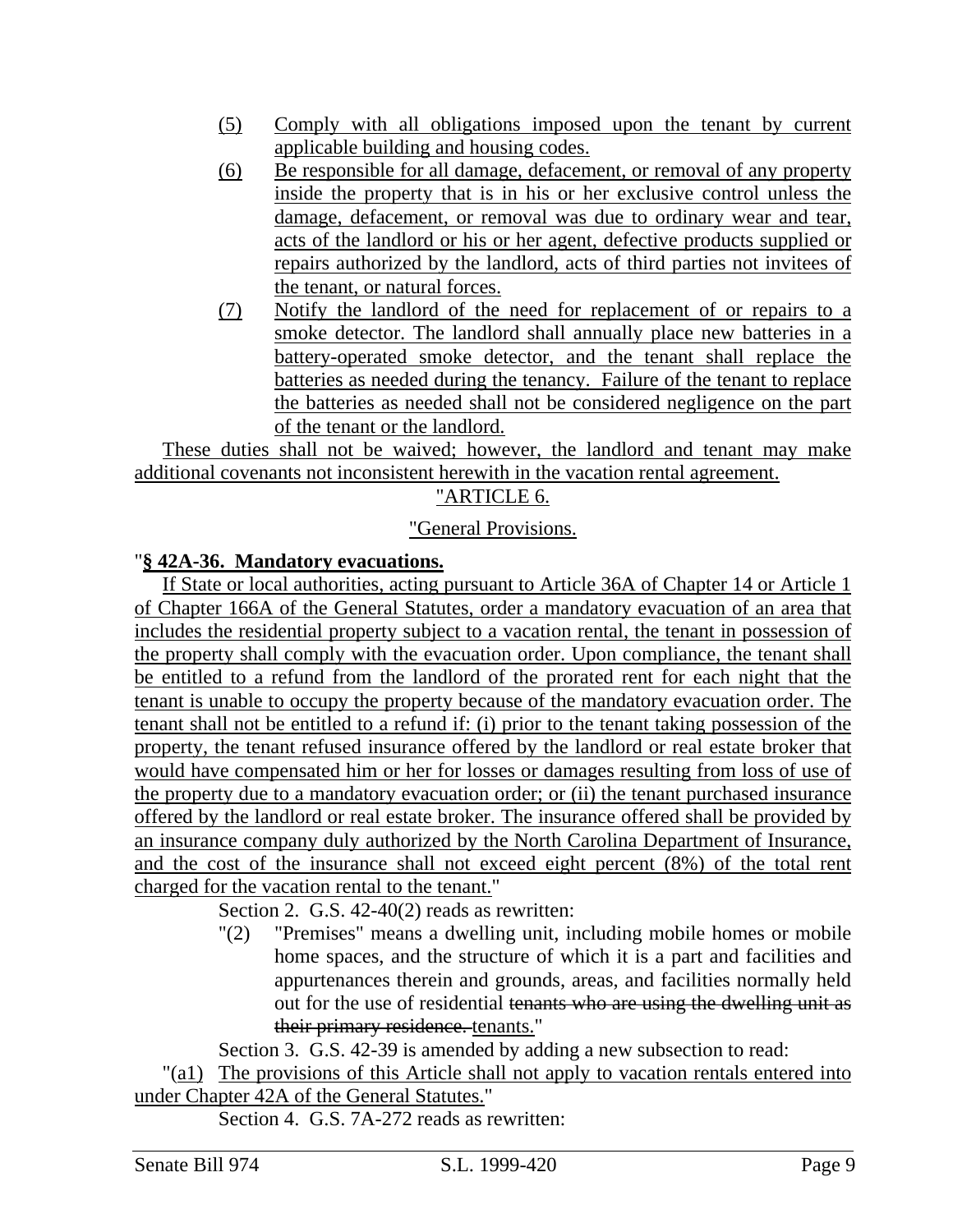### "**§ 7A-292. Additional powers of magistrates.**

In addition to the jurisdiction and powers assigned in this Chapter to the magistrate in civil and criminal actions, each magistrate has the following additional powers:

- (1) To administer oaths;
- (2) To punish for direct criminal contempt subject to the limitations contained in Chapter 5A of the General Statutes of North Carolina;
- (3) When authorized by the chief district judge, to take depositions and examinations before trial;
- (4) To issue subpoenas and capiases valid throughout the county;
- (5) To take affidavits for the verification of pleadings;
- (6) To issue writs of habeas corpus ad testificandum, as provided in G.S. 17-41;
- (7) To assign a year's allowance to the surviving spouse and a child's allowance to the children as provided in Chapter 30, Article 4, of the General Statutes;
- (8) To take acknowledgments of instruments, as provided in G.S. 47-1;
- (9) To perform the marriage ceremony, as provided in G.S. 51-1;
- (10) To take acknowledgment of a written contract or separation agreement between husband and wife; and
- (11) Repealed by Session Laws 1973, c. 503, s. 9.
- (12) To assess contribution for damages or for work done on a dam, canal, or ditch, as provided in G.S. 156-15.
- (13) Repealed by Session Laws 1973, c. 503, s. 9.
- (14) If the office the clerk of superior court is closed, to accept the filing of a complaint and to issue a summons in cases for expedited eviction proceedings under Article 4 of Chapter 42A of the General Statutes."

Section 5. This act becomes effective January 1, 2000, and applies to rental agreements entered into on or after that date.

In the General Assembly read three times and ratified this the 14th day of July, 1999.

> s/ Dennis A. Wicker President of the Senate

s/ James B. Black Speaker of the House of Representatives

s/ James B. Hunt, Jr. Governor